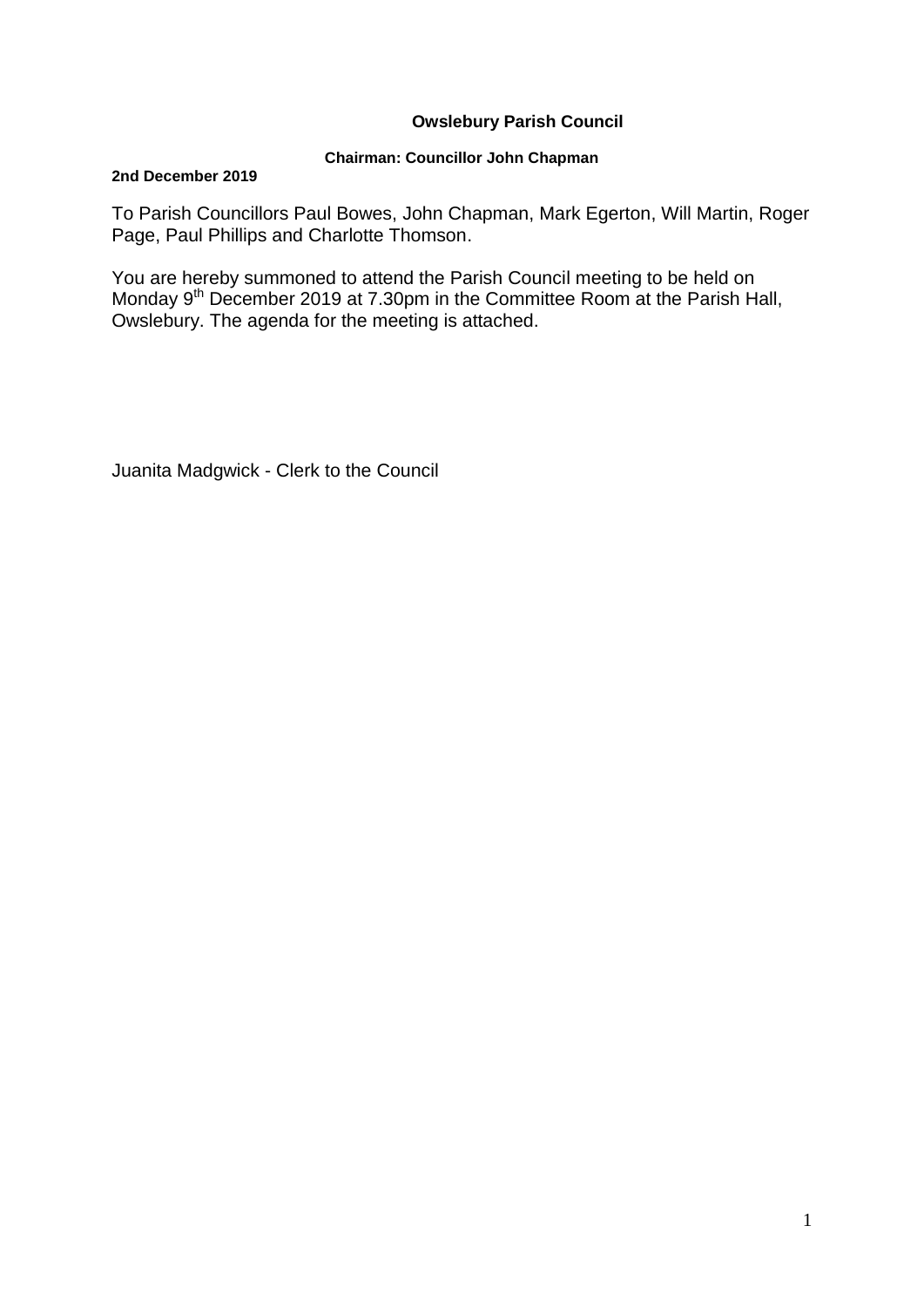### **AGENDA**

#### **Owslebury Parish Council Meeting 9 th December 2019 In the Committee Room, Parish Hall at 7.30pm.**

*Members of the public and press are invited to attend except for any specific item which is marked confidential on the agenda. The press and public may not speak when the Council is in session, but they can make points or ask questions in the allocated time during the questions from members of the public item on the agenda. Background papers are available for viewing by appointment before the meeting. They will be circulated to Councillors in the days before the meeting.* 

- 165) **Apologies for absence.**
- 166) **To receive Disclosure of interests on Agenda Items.**
- 167) **To approve the Minutes of the Parish Council Meeting held on 11th Nov 2019.**
- 168) **To hear public questions and comments:**
	- a) Planning applications: statements of intent from owners or agents and public comments;
	- b) Other agenda items public comments.
- 169) **Police and Neighbourhood Watch Reports**
	- a) To consider the HALC Consultation on 'Strengthening police powers to tackle unauthorised encampments'
- 170) **County and District Councillors Reports.**
- 171) **Planning.** 
	- a) To consider Planning Applications (Note A)
	- b) To consider Planning Decisions (Note B).
	- c) To consider Enforcement matters
	- d) To consider the response from the Planning Department (SDNP/19/03493/FUL)
	- e) To discuss Planning Application SDNP/19/02508/FUL going to the Planning **Committee**
	- f) To consider any general matters.
- 172) **Highways.**
- a) To consider any general matters. 173) **Rights Of Way.**
	- a) To consider HCC 2020 cutting programme for parish.
	- b) To consider any general matters
- 174) **Opens Spaces, Recreation and Play Grounds.**
	- a) To consider any general matters.
- 175) **Southern Parishes**

#### 176) **Finance, administration and statutory matters**.

- a) To review the Children & Vulnerable Adults Policy
- b) To review the Emergency Control Plan
- c) To note payments made since last meeting, receipts and to approve proposed payments.
- d) To consider estimate of outcome for 2019/20.
- e) To consider adequacy of estimated reserves at 31<sup>st</sup> March 2020.
- f) To consider RFO's preliminary budget for 2020/21 and precept.
- g) To consider any general matters.
- 177) **To consider Clerk's Report (Note C).**
- 178) **Information exchange and Agenda items for next meeting.**
- 179) **To agree date of next council meetings (13th January 2020 at 7.30pm).**

Juanita Madgwick Clerk and Responsible Financial Officer. 2<sup>nd</sup> December 2019 07882 375996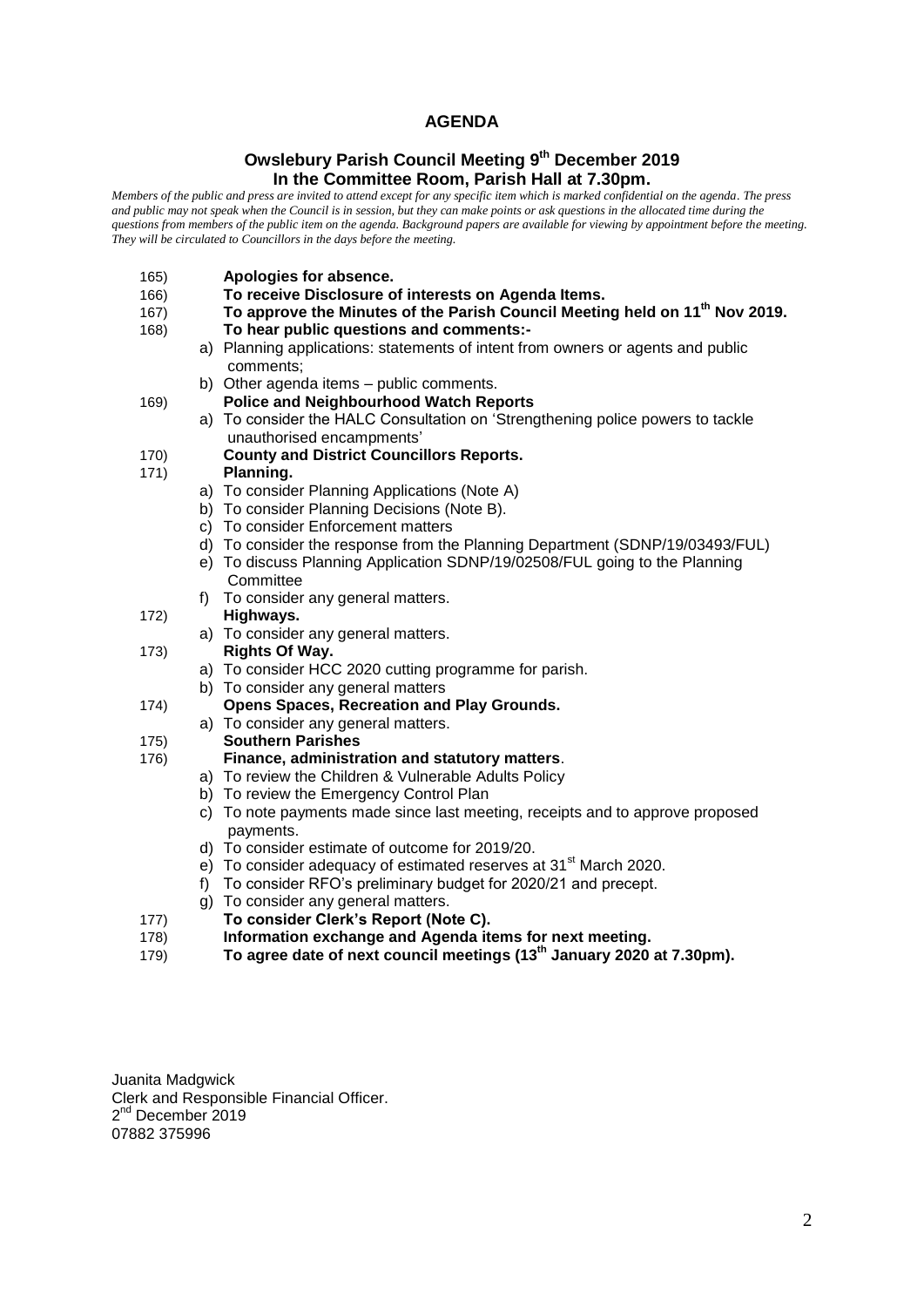# **NOTE A: PLANNING APPLICATIONS.**

| SDNP/19/05498/HOUS   | Wayhill Pitcot Lane Owslebury SO21 1LR                                                                                                                                                                                                               |
|----------------------|------------------------------------------------------------------------------------------------------------------------------------------------------------------------------------------------------------------------------------------------------|
| Proposal:            | <b>Rear Extension</b>                                                                                                                                                                                                                                |
| Deadline for Comment | 25 <sup>th</sup> December 2019                                                                                                                                                                                                                       |
|                      |                                                                                                                                                                                                                                                      |
| SDNP/19/05386/CND    | Matterley Farm Alresford Road, Ovington SO24 0HU                                                                                                                                                                                                     |
| Proposal:            | Variation of Conidition 3 on planning permission SDNP/19/00692/CND (to<br>extend the time period within which only 2 motor cycle racing events can<br>take place between 29 <sup>th</sup> Feb and 15 <sup>th</sup> October in any calendar year) for |

|                      | 2020                      |  |
|----------------------|---------------------------|--|
| Deadline for Comment | 12 <sup>th</sup> December |  |
|                      |                           |  |

Any applications received between the date of the agenda and the meeting will be advised separately.

# **NOTE B: PLANNING DECISIONS**

| SDNP/16/03744/APNB                       | Park Farm, Baybridge Lane, Owslebury, Winchester, Hampshire, SO21<br>1JN                                                                           |
|------------------------------------------|----------------------------------------------------------------------------------------------------------------------------------------------------|
| Proposal:                                | Steel framed, box profile green tin clad barn (WITHIN THE CURTILAGE<br>OF A LISTED BUILDING)                                                       |
| Decision:                                | Raise no Objection                                                                                                                                 |
|                                          |                                                                                                                                                    |
| SDNP/19/04585/FUL /<br>SDNP/19/04586/LIS | Marwell Wildlife, Thompsons Lane, Owslebury, SO21 1JH                                                                                              |
| Proposal:                                | Change of use of the first floor in the Vets Cottage from staff residential to<br>staff office together with new internal wall and ceiling linings |
| Decision:                                | Approved                                                                                                                                           |
|                                          |                                                                                                                                                    |
| SDNP/19/01606/CND                        | Longfields Whites Hill Owslebury Winchester Hampshire SO21 1LT                                                                                     |
| Proposal:                                | Removal or Variation of conditions 6 and 7 of approved planning<br>permission SDNP/18/02689/FUL.                                                   |
| Decision:                                | Application Withdrawn                                                                                                                              |
|                                          |                                                                                                                                                    |
| SDNP/17/02036/DCOND                      | Hydes Barn Fawley Lane Morestead Hampshire SO21 1NA                                                                                                |
| Proposal:                                | Discharge of conditions 3, 4, 5, 6, 7 and 9 of planning permission<br>SDNP/14/01093/FUL                                                            |
| Decision:                                | Approved                                                                                                                                           |

Decisions announced by SDNP or WCC between the date of the agenda and the meeting will be advised separately.

### **NOTE C: CLERK'S REPORT ON ACTIONS ARISING FROM THE MINUTES NOT INCLUDED ELSEWHERE ON AGENDA.**

| Action: Parish Hall Advisory Committee. |                                                         | By Whom: |
|-----------------------------------------|---------------------------------------------------------|----------|
|                                         | Clerk to set-up and prepared preliminary list of issues | Clerk    |
|                                         | OPHMC to consider revisions to current constitution     | On Hold  |
|                                         | Currently 'On Hold'                                     |          |
|                                         |                                                         |          |

| Action: Local transport services. |                                                         | By Whom: |
|-----------------------------------|---------------------------------------------------------|----------|
|                                   | Council to consider other transport options.            | Clerk    |
|                                   | Council to consider transport from Twyford to Owslebury |          |